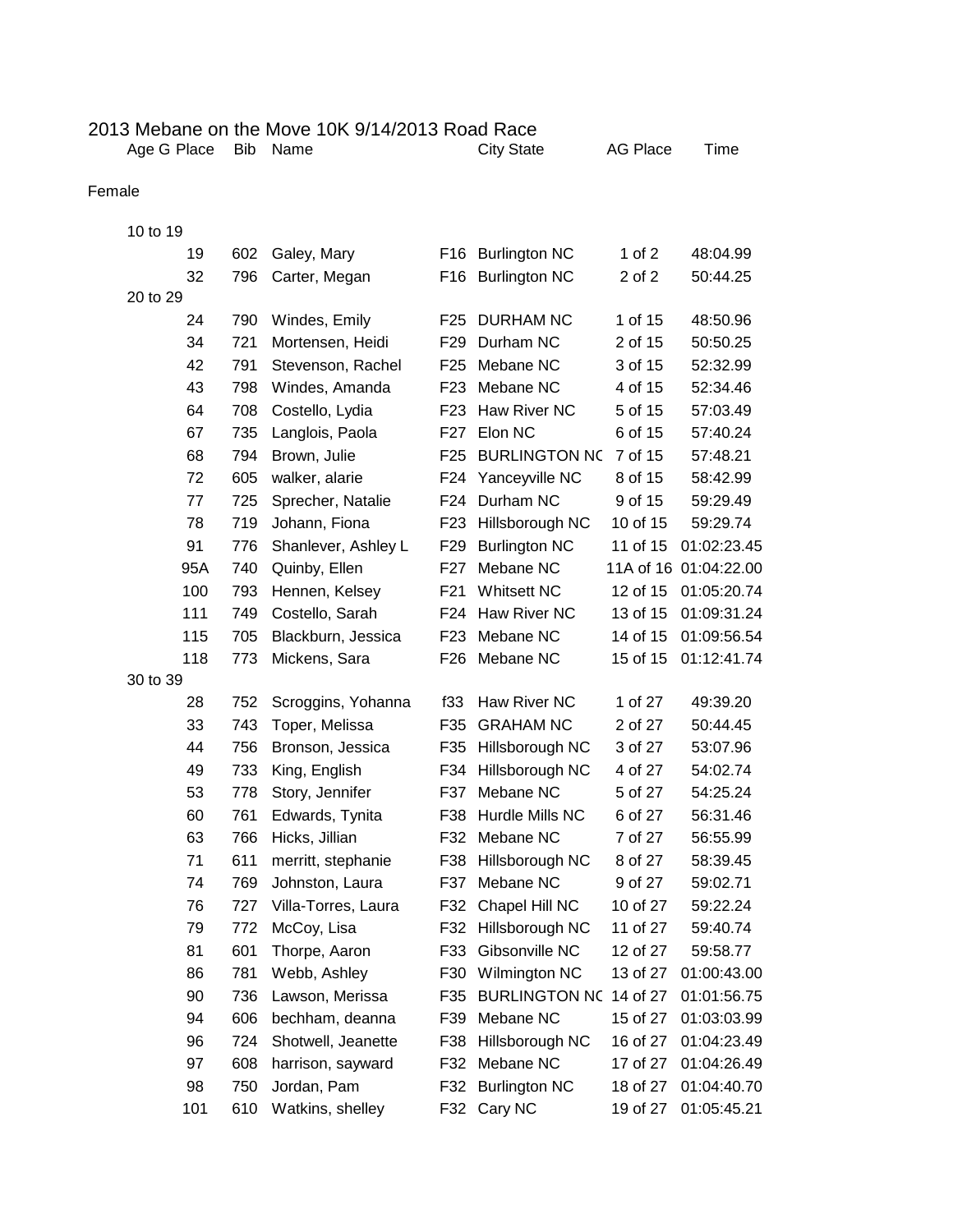|      | 102            | 764 | Granata, Jodi          |                 | F37 Hillsborough NC        | 20 of 27   | 01:05:48.21 |
|------|----------------|-----|------------------------|-----------------|----------------------------|------------|-------------|
|      | 106            | 713 | Edwards, Sarah         |                 | F32 BURLINGTON NC 21 of 27 |            | 01:06:50.74 |
|      | 107            | 762 | Elliott, Stacy         |                 | F37 Durham NC              | 22 of 27   | 01:07:32.45 |
|      | 108            | 771 | Marshall, Allyson      | F33             | Durham NC                  | 23 of 27   | 01:08:47.78 |
|      | 109            | 720 | Johnson, Jessica       |                 | F30 Mebane NC              | 24 of 27   | 01:09:01.78 |
|      | 113            | 718 | Hudson, Tara           | F35             | <b>GRAHAM NC</b>           | 25 of 27   | 01:09:47.49 |
|      | 117            | 716 | Guttman, Dawn          | F38             | Mebane NC                  | 26 of 27   | 01:12:10.29 |
|      | 121            | 704 | Barnhart, Cassandra    | F36             | Mebane NC                  | 27 of 27   | 01:18:42.99 |
|      | 40 to 49       |     |                        |                 |                            |            |             |
|      | 11             | 626 | harmon, teresa         | F41             | Hillsborough NC            | 1 of 15    | 45:11.46    |
|      | 35             | 625 | galian, andrea         | F40             | Mebane NC                  | 2 of 15    | 50:56.25    |
|      | 37             | 745 | Wileman, Lynda         |                 | F43 Hillsborough NC        | 3 of 15    | 51:25.49    |
|      | 47             | 748 | Berrien, Kate          | F43             | Hillsborough NC            | 4 of 15    | 53:53.25    |
|      | 50             | 789 | Squires, Hope          | F41             | Raleigh NC                 | 5 of 15    | 54:09.00    |
|      | 54             | 779 | Taylor, Barbara        | F43             | Mebane NC                  | 6 of 15    | 54:29.95    |
|      | 62             | 729 | Boswell, Ingrid        | F41             | Mebane NC                  | 7 of 15    | 56:50.49    |
|      | 66             | 739 | Oberleithner, Angelica | F44             | <b>DURHAM NC</b>           | 8 of 15    | 57:18.99    |
|      | 75             | 711 | Dodson, Christy        | F40             | Chapel Hill NC             | 9 of 15    | 59:17.51    |
|      | 80             | 620 | brown, katy            | F43             | Chapel Hill NC             | 10 of 15   | 59:58.20    |
|      | 82             | 622 | walker, becky          |                 | F46 Mebane NC              | 11 of 15   | 01:00:10.24 |
|      | 88             | 707 | Broderick, Katherine   | F49             | Durham NC                  | 12 of 15   | 01:00:52.24 |
|      | 103            | 607 | rivers, julie          |                 | F47 BURLINGTON NC 13 of 15 |            | 01:06:04.46 |
|      | 104            | 609 | BOWDEN, TRACY          | F47             | <b>GRAHAM NC</b>           | 14 of 15   | 01:06:04.99 |
|      | 119            | 765 | Heinemeier, Sarah      |                 | F43 Durham NC              | 15 of 15   | 01:14:48.00 |
|      | 50 to 59       |     |                        |                 |                            |            |             |
|      | 46             | 741 | Smith, Susan           | F55             | Mebane NC                  | $1$ of $5$ | 53:17.99    |
|      | 65             | 730 | Busby, Wendy           |                 | F56 Cary NC                | 2 of 5     | 57:11.50    |
|      | 83             | 617 | florence, sandi        | F <sub>51</sub> | Mebane NC                  | 3 of 5     | 01:00:10.47 |
|      | 92             | 757 | Buhrke, Robin          | F58             | Durham NC                  | 4 of 5     | 01:02:35.24 |
|      | 120            | 612 | evans, donna           | f57             |                            | 5 of 5     | 01:15:54.99 |
|      | 60 to 69       |     |                        |                 |                            |            |             |
|      | 29             | 627 | mcadams, helen         |                 | F60 Raleigh NC             | $1$ of $3$ | 50:17.24    |
|      | 93             | 755 | Boone, Joan            | F60             | <b>Efland NC</b>           | $2$ of $3$ | 01:02:53.45 |
|      | 116            | 715 | Guttman, Barbara       |                 | F60 Mebane NC              | 3 of 3     | 01:12:10.00 |
| Male |                |     |                        |                 |                            |            |             |
|      |                |     |                        |                 |                            |            |             |
|      | $0$ to $9$     |     |                        |                 |                            |            |             |
|      | 73             | 768 | Johnston, Jack         | M9              | Mebane NC                  | 1 of 1     | 58:50.75    |
|      | 10 to 19       |     |                        |                 |                            |            |             |
|      | 2              | 604 | lynn, timmy            |                 | m17 Mebane NC              | $1$ of $3$ | 37:56.45    |
|      | 15             | 614 | rodriguez, christian   |                 | M15 Burlington NC          | $2$ of $3$ | 47:34.49    |
|      | 57<br>20 to 29 | 613 | shields, trenton       |                 | M15 BURLINGTON NC          | 3 of 3     | 56:22.70    |
|      |                |     |                        |                 |                            | 1 of 7     |             |
|      | 1              | 726 | VanBruggen, Mitch      |                 | M27 DURHAM NC              |            | 34:03.95    |
|      | 10             | 751 | Powell, James          |                 | M26 Apex NC                | 2 of 7     | 43:40.21    |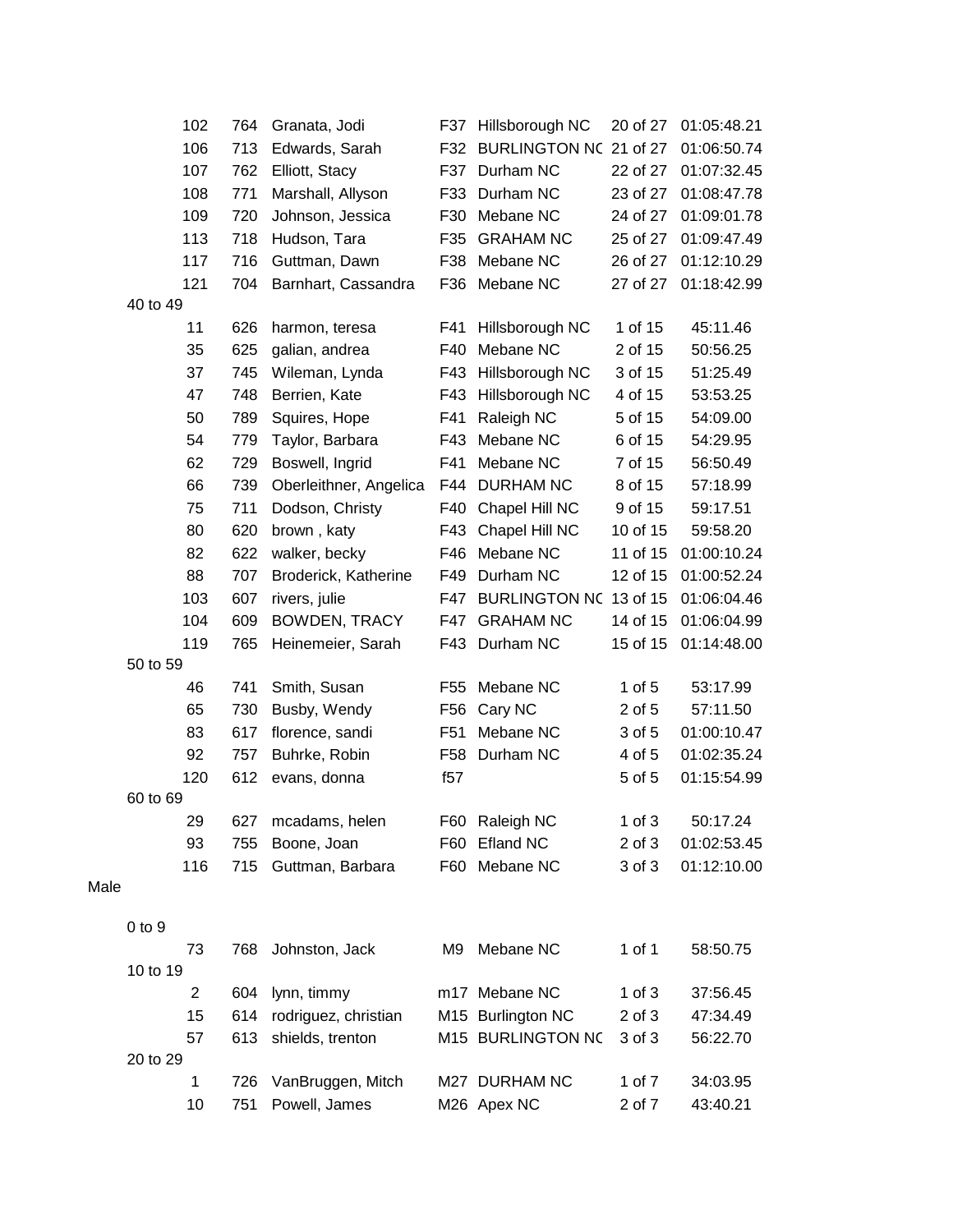| 36       | 767 | Jingozian, Jim     | M27 Hillsborough NC        | 3 of 7   | 51:07.24    |
|----------|-----|--------------------|----------------------------|----------|-------------|
| 38       | 799 | Clark, Michael     | M26 Chapel Hill NC         | 4 of 7   | 51:35.49    |
| 41       | 758 | Cox, Josh          | M28 Mebane NC              | 5 of 7   | 52:31.74    |
| 55       | 702 | Adams, Russ        | M29 Whitsett NC            | 6 of 7   | 54:38.49    |
| 112      | 777 | Southern, Jordan   | M21 Haw River NC           | 7 of 7   | 01:09:34.24 |
| 30 to 39 |     |                    |                            |          |             |
| 7        | 734 | King, Stephen      | M34 Hillsborough NC        | 1 of 11  | 41:06.21    |
| 9        | 710 | Divaris, Kimon     | M32 Chapel Hill NC         | 2 of 11  | 42:25.20    |
| 17       | 797 | Gray, Steven       | M35 Mebane NC              | 3 of 11  | 48:00.49    |
| 31       | 616 | Welch, Jeffrey     | M39 Elon NC                | 4 of 11  | 50:32.95    |
| 51       | 760 | Edwards, Kevin     | M39 Hurdle Mills NC        | 5 of 11  | 54:10.95    |
| 52       | 763 | Goddard, Michael   | M32 Mebane NC              | 6 of 11  | 54:18.99    |
| 69       | 619 | Caulder, Nathan    | M38 Burlington NC          | 7 of 11  | 58:01.74    |
| 85       | 731 | Cardenas, Victor   | M30 Burlington NC          | 8 of 11  | 01:00:27.45 |
| 87       | 747 | Bergeron, David    | M37 Mebane NC              | 9 of 11  | 01:00:50.99 |
| 105      | 746 | Adams, Matthew     | M34 Mebane NC              | 10 of 11 | 01:06:24.74 |
| 114      | 703 | Barnes, Glenn      | M36 GRAHAM NC              | 11 of 11 | 01:09:49.74 |
| 40 to 49 |     |                    |                            |          |             |
| 3        | 774 | Mignosa, John      | M42 Mebane NC              | 1 of 16  | 38:19.95    |
| 4        | 624 | mcdonald, trey     | m44 BURLINGTON NC          | 2 of 16  | 39:13.99    |
| 5        | 603 | Dixon, Brett       | M43 Greensboro NC          | 3 of 16  | 40:17.45    |
| 6        | 788 | Squires, Chris     | M47 Raleigh NC             | 4 of 16  | 40:34.45    |
| 13       | 792 | Cole, James        | M42 Mebane NC              | 5 of 16  | 45:27.24    |
| 16       | 742 | Stiegler, Peter    | M46 DURHAM NC              | 6 of 16  | 47:35.24    |
| 21       | 737 | Maxim, Jeff        | M43 Mebane NC              | 7 of 16  | 48:24.45    |
| 45       | 782 | Besch, Matt        | M40 DURHAM NC              | 8 of 16  | 53:10.45    |
| 56       | 783 | Brown, Roney       | M42 Durham NC              | 9 of 16  | 54:50.99    |
| 58       | 621 | phillips, chuck    | M44 Gibsonville NC         | 10 of 16 | 56:29.24    |
| 59       | 618 | Wintringham, David | M49 BURLINGTON NC 11 of 16 |          | 56:29.25    |
| 70       | 709 | DePeal, Thomas     | M46 Durham NC              | 12 of 16 | 58:23.74    |
| 84       | 623 | Davis, Stan        | M42 Haw River NC           | 13 of 16 | 01:00:12.70 |
| 95       | 759 | Dougherty, James   | M41 Carrboro NC            | 14 of 16 | 01:04:12.45 |
| 99       | 784 | Cavalieri, John    | M47 Mebane NC              | 15 of 16 | 01:05:06.25 |
| 110      | 722 | Myers, Gregory     | M43 Cary NC                | 16 of 16 | 01:09:10.74 |
| 50 to 59 |     |                    |                            |          |             |
| 8        | 786 | Meador, Aubrey     | M52 Mebane NC              | 1 of 14  | 42:20.95    |
| 12       | 775 | Prabucki, Bernard  | M51 Carrboro NC            | 2 of 14  | 45:23.74    |
| 14       | 728 | Will, Roch         | M57 Mebane NC              | 3 of 14  | 47:32.96    |
| 18       | 706 | Blake, John        | M55 Chapel Hill NC         | 4 of 14  | 48:02.96    |
| 20       | 753 | Willets, Gene      | M53 BURLINGTON NC          | 5 of 14  | 48:19.20    |
| 23       | 754 | allman, steven m   | M53 Durham NC              | 6 of 14  | 48:50.21    |
| 25       | 780 | Voshell, Joe       | M55 Durham NC              | 7 of 14  | 49:00.96    |
| 26       | 712 | Earhart, Robert    | M50 Mebane NC              | 8 of 14  | 49:08.99    |
| 30       | 714 | Fox, J. Mark       | M56 Burlington NC          | 9 of 14  | 50:26.49    |